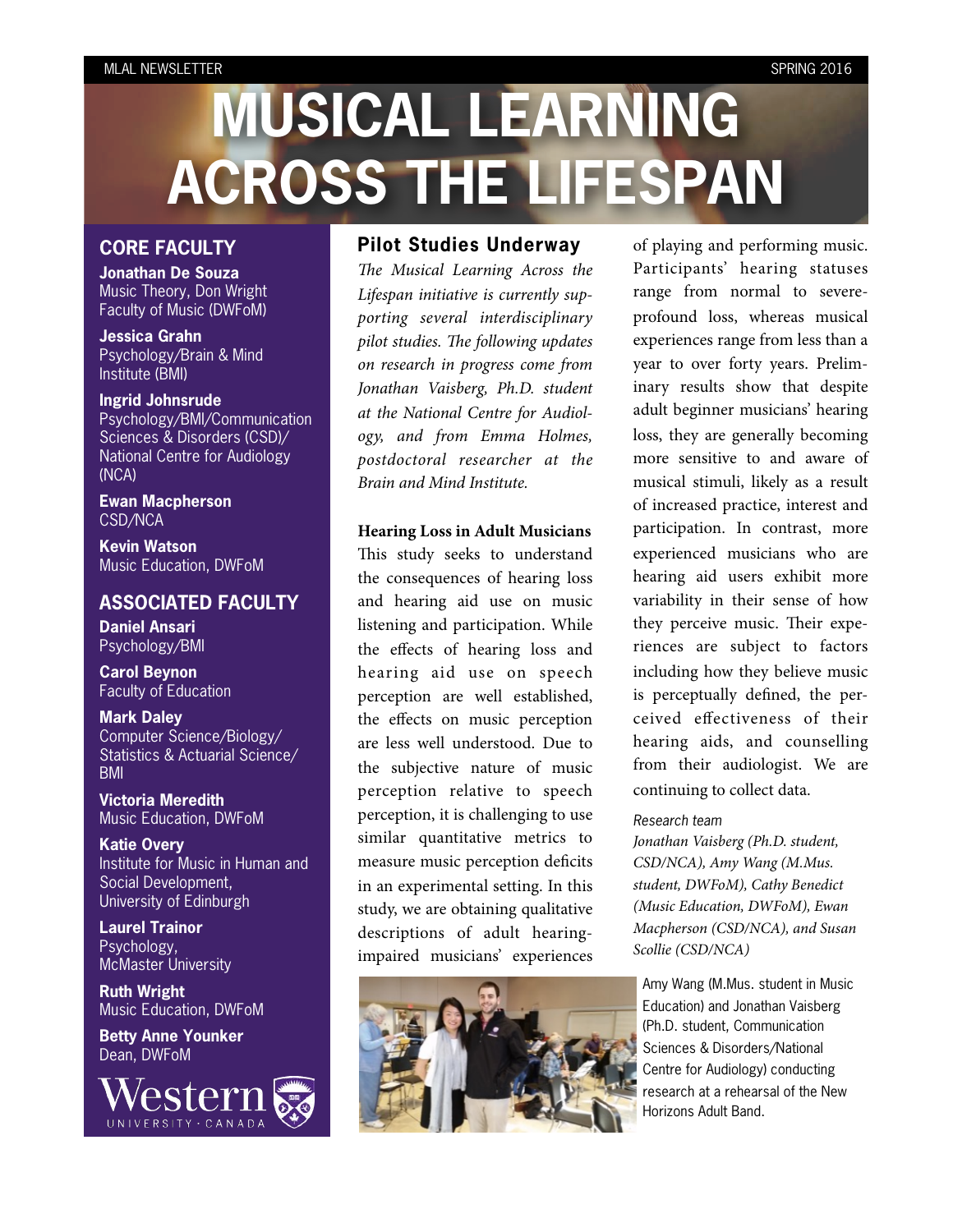#### **Musical Expertise and Melody Perception**

Trained musicians have extensive experience with their learned instrument, which arises from many hours of practice. Although we know that extensive practice improves someone's ability to play an instrument, it is less clear whether practice affects the perception of melodies played by the trained instrument. This project aimed to investigate whether familiarity with an instrument helps people to perceptually separate (or "pull apart") melodies played simultaneously by different instruments, if one of the instruments is familiar. We developed a contour identification task, in which participants had to identify a visual representation of the melodic contour played by a target instrument when a different instrument played a different melody at the same time. Participants were good at the contour task, even when they hadn't been trained on either instrument. As a result, being familiar with one of the instruments didn't provide a large benefit. However, when the target melody was a familiar tune (such as "Twinkle, Twinkle, Little



Visual representation of the melodic contour for "Twinkle, Twinkle"

Star"), participants were better at identifying the contour than when the melody was not a recognizable tune—perhaps because participants could draw on their longterm memory of the notes to help them identify the contour when listening to familiar tunes.

#### *Research team*

*Emma Holmes (Postdoctoral Fellow, Psychology/BMI), Zoey Walden (Honors student, Psychology), Kristen Wallentinsen (PhD Student, Music*  T*eory, DWFoM), Ingrid Johnsrude (Psychology/BMI/CSD/NCA), and Jonathan De Souza (Music Theory, DWFoM)*

For information on other ongoing MLAL Research Projects, please visit [music.uwo.ca/research/](http://music.uwo.ca/research/research-groups/mlal/research-activity.html) [research-groups/mlal/research](http://music.uwo.ca/research/research-groups/mlal/research-activity.html)[activity.html.](http://music.uwo.ca/research/research-groups/mlal/research-activity.html)

#### **MLAL Team Updates**

Katie Overy was a Visiting Professor of Music Education from 2014 to 2015.



Katie Overy

During her time at Western, she led the creation of MLAL and served as the initiative's director. Though Dr. Overy has returned to the University of Edinburgh, where she is Director of the Institute for Music in Human and Social Development, she continues to be associated with MLAL and will come back to London in June 2016 to participate in a retreat for MLAL faculty and students.

With Dr. Overy's departure, Jonathan De Souza (Assistant Professor of Music Theory in the Don Wright Faculty of Music) has taken over as MLAL Coordinator. At the same time, we welcomed two new faculty to the MLAL Team: Ewan Macpherson of the National Centre for Audiology joined the Core Team, and Mark Daley (Computer Science, Biology, Statistics and Actuarial Science, and the Brain and Mind Institute) joined as Associated Faculty.

### **MLAL Representation at Music and the Mind Conference in Texas**

In June 2016, Jonathan De Souza will be a fellow at an unique confer-



ence on music Jonathan De Souza

and the mind at Rice University in Houston, Texas. The five-day conference will gather scientists and musicians from ten countries for a series of cross-disciplinary seminars, led by distinguished scholars in the field. In these seminars, musicians will explore brain morphology and experimental design, while scientists will explore music theory and history. The conference will also involve public lectures, including a presentation by Dr. De Souza on his music-theoretical research on instrumental performance and cognition. This is, then, both an opportunity for De Souza to